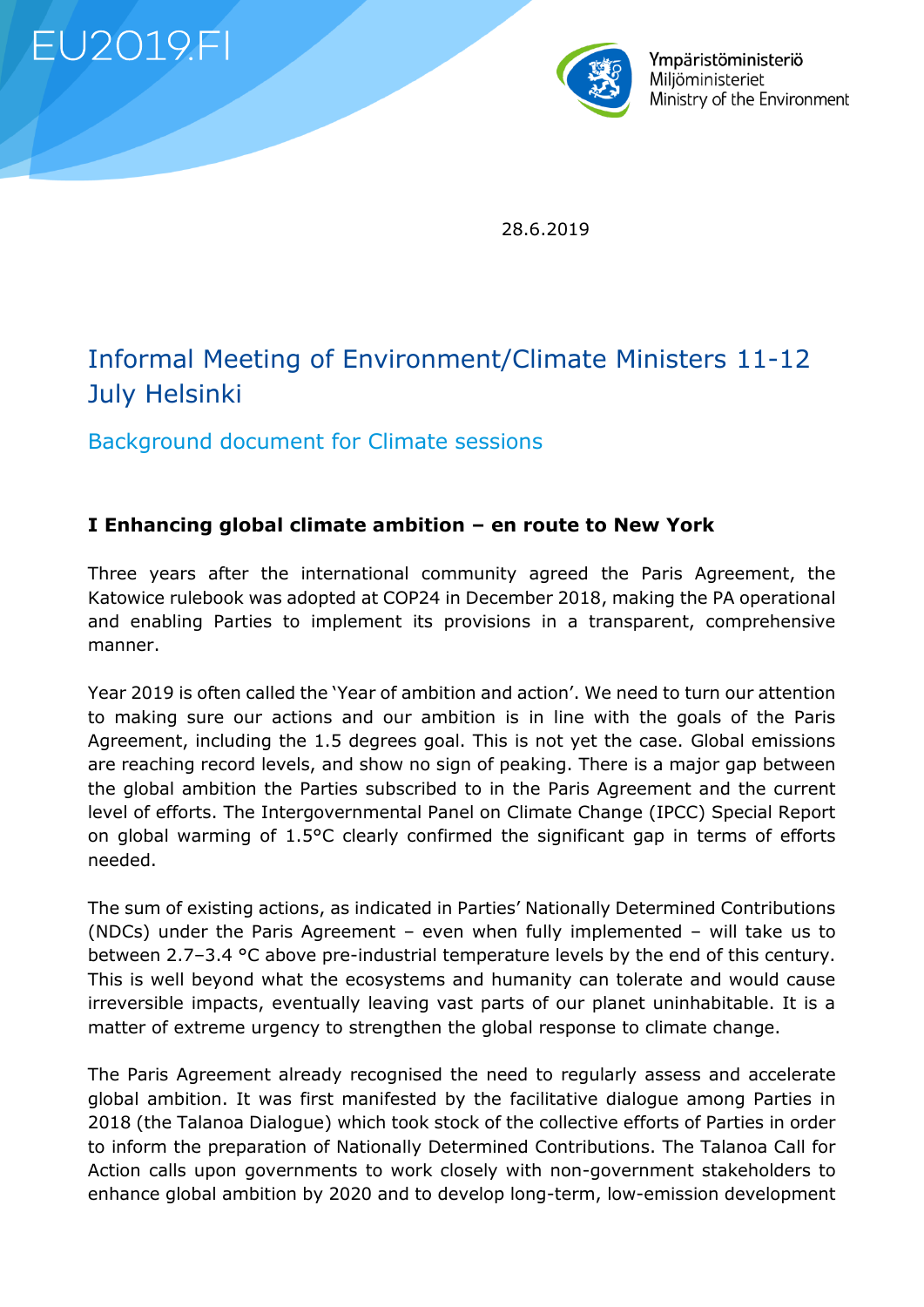strategies. From 2023 onwards, the Global Stocktake will every five years assess whether we are on the right path to achieve the Paris Agreement goals.

In 2019, the civil society has been vocal in demanding more action and more ambition. The youth climate movement, with school strikes taking place all over the world, is a sign of the growing awareness in our societies that climate change is no longer just a future challenge but a reality already today. It will affect the future of the young, their children and their grandchildren if we fail to act now.

To meet the urgent need to address climate change and achieve the goals of the Paris Summit, **the UN Secretary General is convening a Climate Action Summit on 23 September 2019 to raise ambition and increase climate action**. In addition to mobilizing national political ambition, the Summit is expected to demonstrate the momentous transformation already taking place in the real world, and showcase best practises and groundbreaking initiatives. The UN Climate Action Summit should also promote sectoral measures and solutions with high mitigation and adaptation potential, including in processes outside the UNFCCC, in particular the International Civil Aviation Organisation (ICAO) and the International Maritime Organisation (IMO).

Climate finance is expected to feature prominently at the UN Climate Action Summit. The Climate Finance and Carbon Pricing track will focus, inter alia, on the benefits of making public and private finance flows consistent with a pathway towards low greenhouse gas emissions and climate-resilient development. It will also shed light on delivering on existing climate finance commitments.

The Summit brings together all key actors whose contribution is vital - governments, private sector, civil society, local authorities and other international organizations. As for governments, they need to send at the Summit a strong signal to stakeholders and citizens around the world that the international community is serious about addressing the emissions gap, and is committed to enhancing action and ambition, respecting the timetable set in the Paris Agreement.

#### **2020 deadline for NDCs and long-term strategies**

The Paris Agreement and the COP21 put forward a clear timetable for demonstrating further action and ambition. By 2020, in addition to working on domestic policies for the full implementation of their NDCs, Parties need to **prepare for the communication or update of the NDCs** taking into account the existing ambition gap and the latest scientific conclusions. This should happen 9-12 months before COP26, ie. in early spring 2020. Parties are also encouraged to prepare **long-term strategies coherent with the overall objectives of the Paris Agreement**.

#### **How the EU is delivering – and how can we do more**

The EU has in the last couple of years finalised a broad legislative framework to deliver on the EU NDC for 2030 – the at least -40% emission reduction target- in the form of the climate and energy package. The Commission has estimated that with full implementation, this legislative framework will lead to approximately 45% emission reductions by 2030.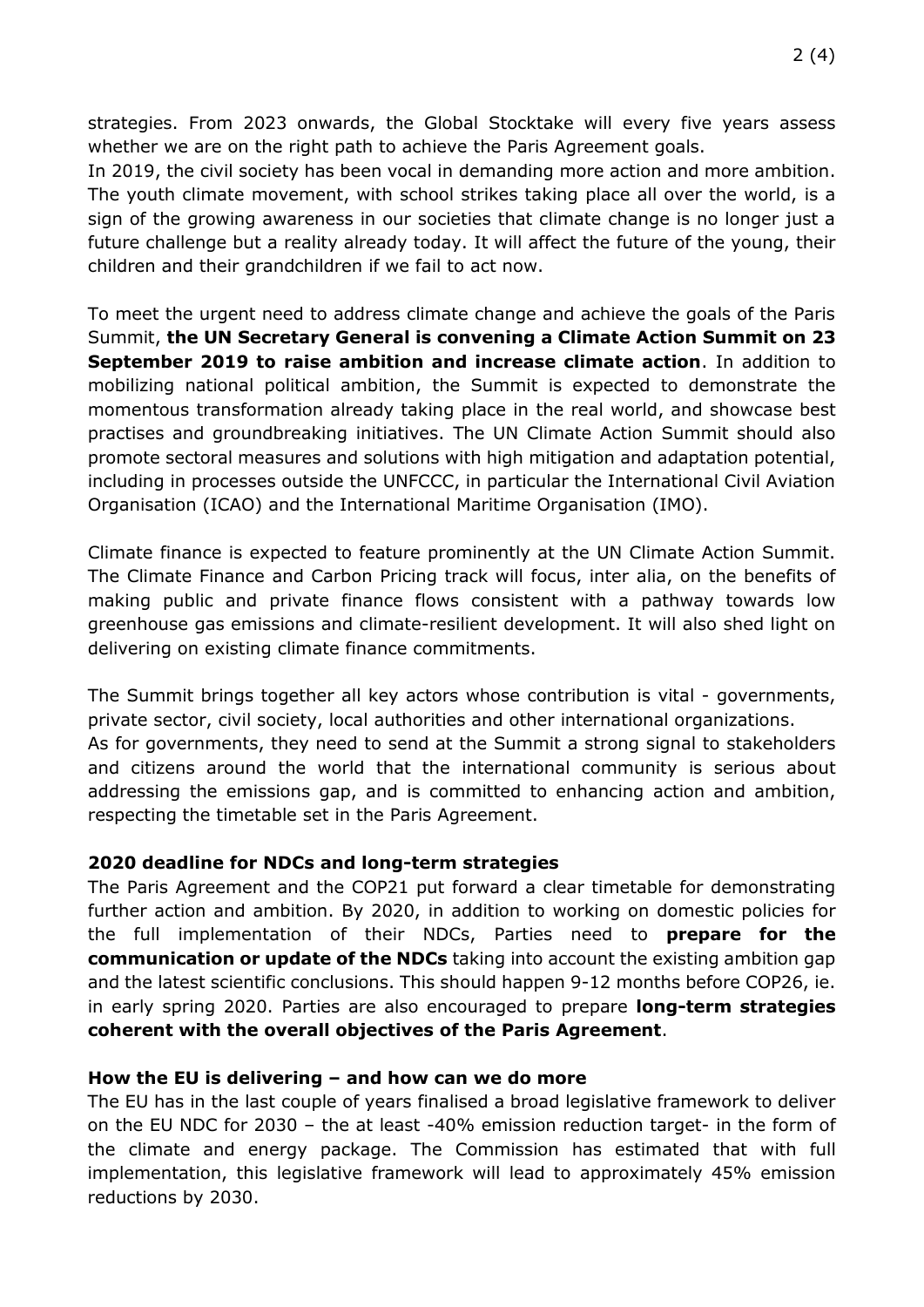Also other pieces of EU legislation support the achievement of our 2030 goal, i.a. those on reducing emissions from cars, vans and heavy-duty vehicles. The proposal to increase the target for mainstreaming climate action in the EU's next Multiannual Financial Framework for 2021-2028 and initiatives such as the Action Plan on Sustainable Finance also send a signal that climate change is high on the political agenda.

In 2019, the EU has been engaged in wide debate on the requested **long-term strategy**, based on the Commission communication 'Clean Planet for All – A European Strategic long-term vision for a prosperous, modern, competitive and climate-neutral economy', adopted in November 2018. The strategy and the underlying in-depth analysis present a vision for achieving net-zero greenhouse gas emissions by 2050 through a socially fair transition in a cost-effective manner, with clear social benefits, using today's technologies. While major investment are needed in all key sectors, the communication shows that the transition is feasible and economically beneficial for the EU.

The communication, and especially its' vision of climate-neutrality, have been debated widely in different EU Council formations, as well as by stakeholders across Europe. The European Council in June 2019 invited the Council and the Commission to advance work on the conditions, the incentives and the enabling framework to be put in place so as to ensure a transition to a climate-neutral EU in line with the Paris Agreement. The European Council will finalise its guidance by the end of the year, with a view to the adoption and submission of the EU's long-term strategy to the UNFCCC in early 2020. Large majority of Member States have already endorsed the objective of climateneutrality by 2050.

This work should allow the EU to adopt and submit to the UNFCCC by early 2020 an ambitious strategy, striving for climate neutrality in line with the Paris Agreement and its goals, that confirms Europe's commitment to lead in global climate action.

The EU expects all of its partner countries to also come forward with a clear long-term plan in line with the Paris Agreement goals. For this, the EU needs to scale up its outreach to create an alliance of the willing to sustain the political momentum for ambitious climate action, for example in the context of the High Ambition Coalition, the Ministerial on Climate Action (MoCA) and through its climate diplomacy efforts.

As for the NDC, the EU has earlier signaled that it will communicate or update its NDC by 2020, as agreed in Paris, taking into account the collective further efforts needed and the actions undertaken by all Parties.

The EU is also the biggest donor in the area of climate finance. The EU continues to provide financial support to developing countries in the context of the global goal to mobilise 100 billion dollars a year by 2020 and through to 2025, from a variety of sources. In 2017 alone, the EU and its Member States contributed a total 20.4 billion euro in climate finance – which is well over 40% of the total provided by developed countries.